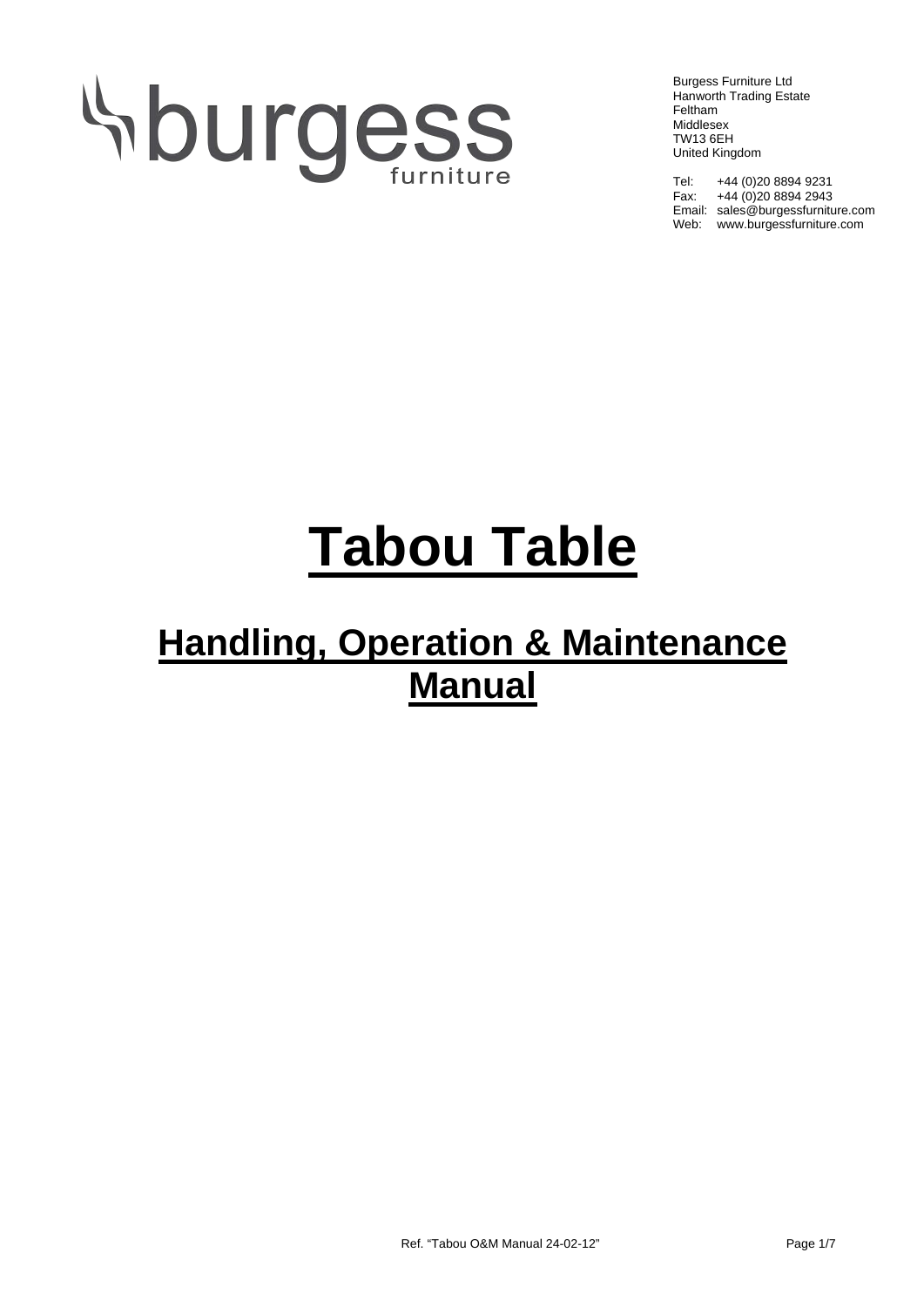#### **CONTENTS**

| <b>SECTION</b><br><b>Section 1- Introduction</b> |                          | <b>PAGE</b> |
|--------------------------------------------------|--------------------------|-------------|
|                                                  |                          | 3           |
| 1.1                                              | <b>About This Manual</b> | 3           |
| 1.2                                              | Health & Safety (UK)     | 3           |
| Section 2 - Handling, Storage & Operation        |                          | 4           |
| 2.1                                              | Handling                 | 4           |
| $2.2^{\circ}$                                    | Storage                  | 4           |
| 2.3                                              | Operation                | 5           |
| Section 3 - Maintenance & Repair                 |                          | 6           |
| 3.1                                              | General                  | 6           |
| 3.2                                              | Maintenance Schedule     | 6           |
| 3.3                                              | Cleaning                 | 6           |
| 3.4                                              | Inspection & Repair      | 6           |
| 3.5                                              | Lubrication              | 7           |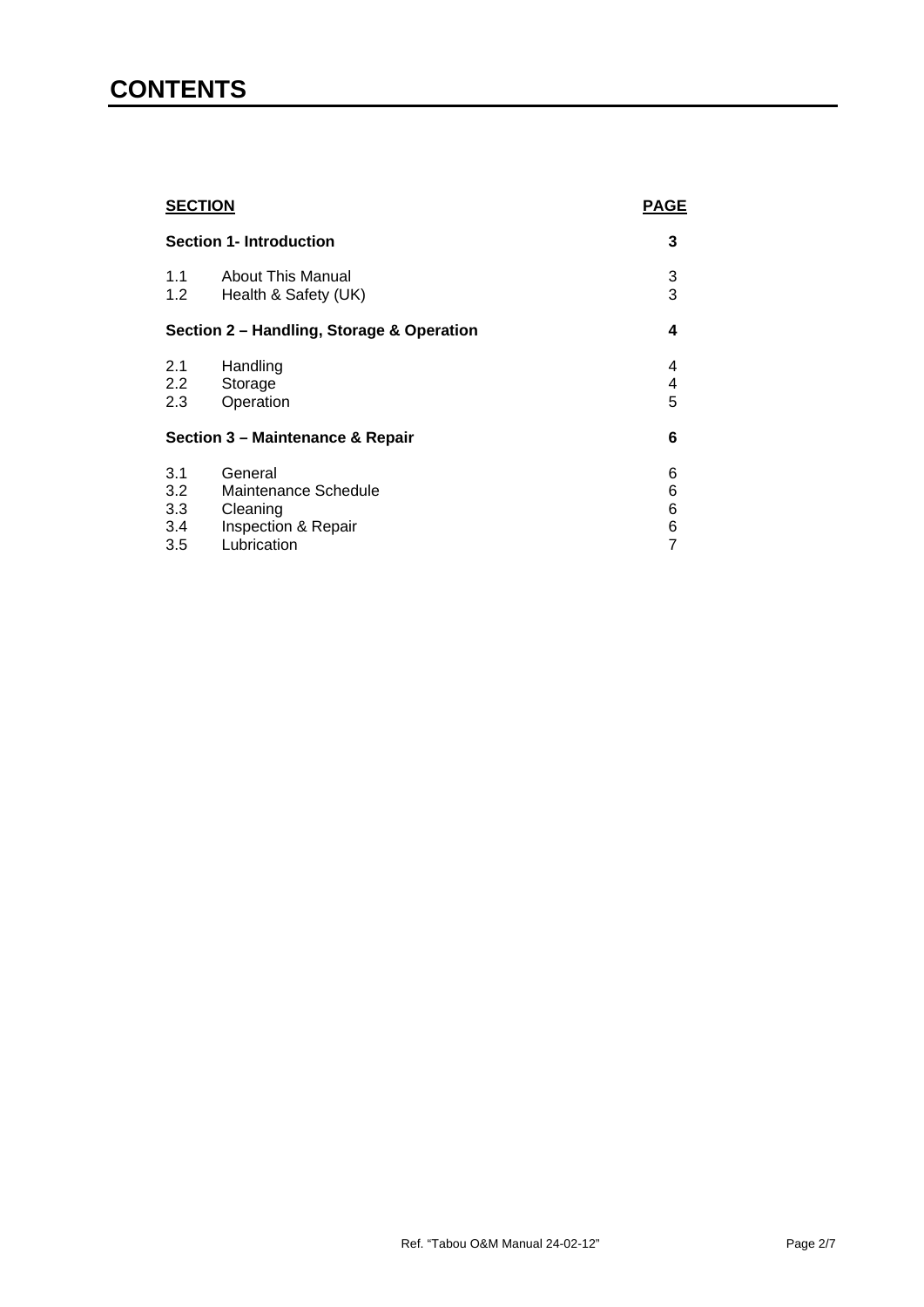#### **1.1 About This Manual**

- 1.1.1 This manual is intended for the instruction and guidance of personnel charged with the handling, operation and maintenance of Burgess Tabou tables.
- 1.1.2 The procedures given in this must be read and understood by all relevant personnel.
- 1.1.3 Some procedures given should only be carried out by relevant specialists. This will be flagged where appropriate.
- 1.1.4 All relevant diagrams are to be found within this manual.
- 1.1.5 Burgess Furniture cannot be held liable for any loss, damage or injury resulting from failure to follow the procedures given.

#### **1.2 Health & Safety (UK)**

- 1.2.1 It is the Employers duty under the Health & Safety at Work Act 1974 to ensure all operational staff are aware of manual handling recommendations under the Manual Handling Operations Regulations 1992 (SI 1992 No. 2793).
- 1.2.2 Assessment should address itself to (a) task, (b) load, (c) working environment, and (d) individual capability.
- 1.2.3 Please refer to relevant brochure for individual weights or contact Burgess Furniture Ltd.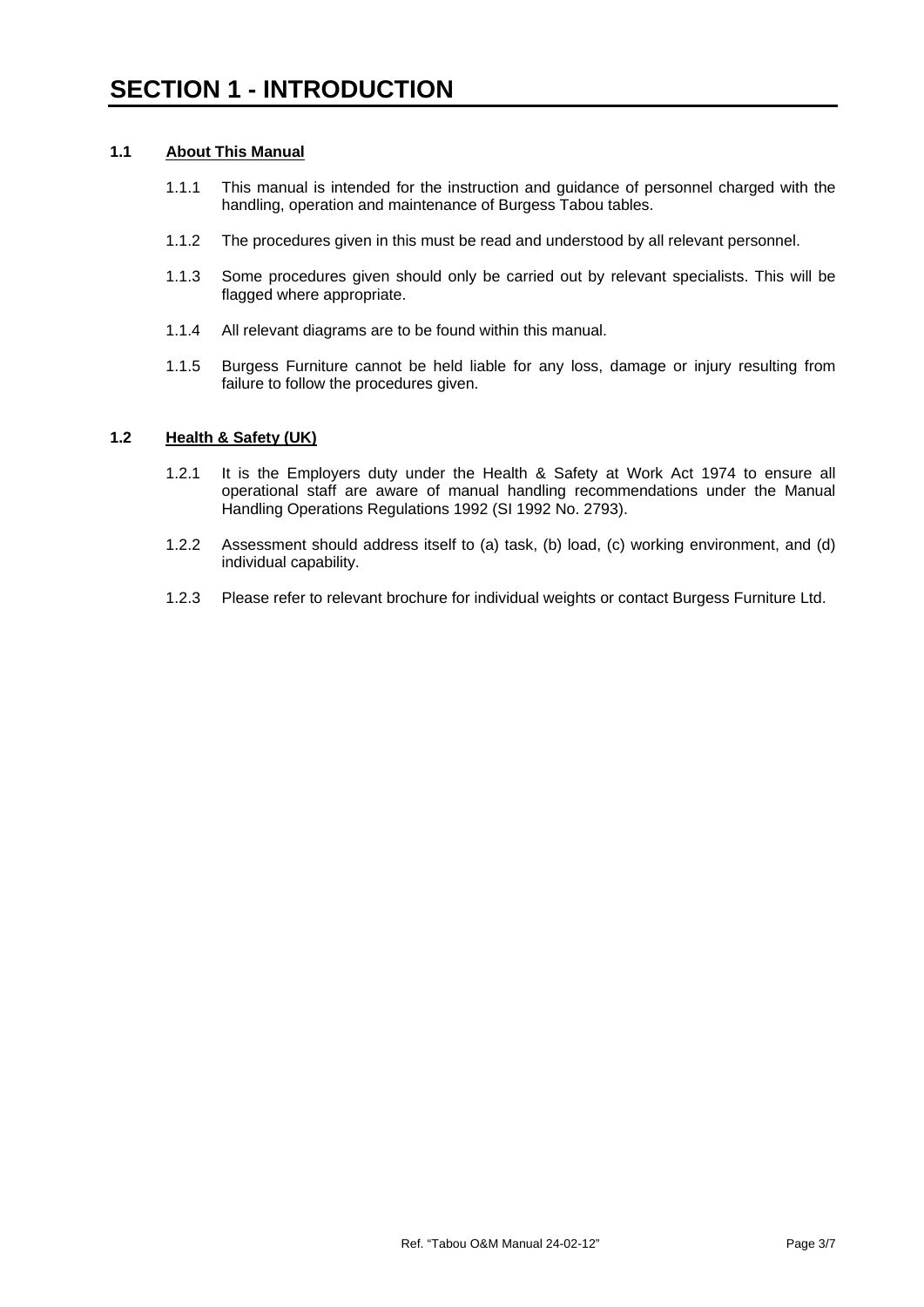#### **2.1 Handling**

2.1.1 Generally, equipment weighing less than 25kg may be handled by one person of average strength and stature. Equipment weighing more than 25kg should only be handled by two (or more) personnel as required.

However, to minimise the risk of personal injury and / or damage, it is recommended that Tabou tables are handled by two persons.

- 2.1.2 Always use the correct lifting technique legs bent, back straight, head up.
	- **If the individual feels the task is too much for them alone they should seek assistance rather than risk injury and / or damaging the equipment.**

#### **2.2 Storage**

- **Unless specified, Burgess products are not intended for outside use and must not be stored in sunlight, rain, dew, or salt air.**
- 2.2.1 See 2.1.1 above.
- 2.2.2 Model TP1 is height adjustable. It is recommended that the top is set to its lowest position for storage. See Section 2.3 – Operation.
- 2.2.3 Model TP3 should have its leaves folded away for storage. See Section 2.3 Operation.
- 2.2.4 Models TP6 & TP7 feature tops that can be flipped for storage, and tripod bases that nest to minimise storage space requirements. See Section 2.3 – Operation.
	- **Care should be taken when nesting bases to not scuff them against each other. Note that one leg is lower than the other two – this is the "nesting leg".**
- 2.2.5 Other models can simply be placed in the storage area in the most convenient way. Note that top edges can be vulnerable to damage if handled carelessly.

#### **2.3 Operation**

2.3.1 Model TP1 is height adjustable. The base frame features a clamp (circled) at the top of the lower section. Releasing this clamp allows the top to be adjusted up or down. When the required height is achieved lock the clamp to secure the top in position.

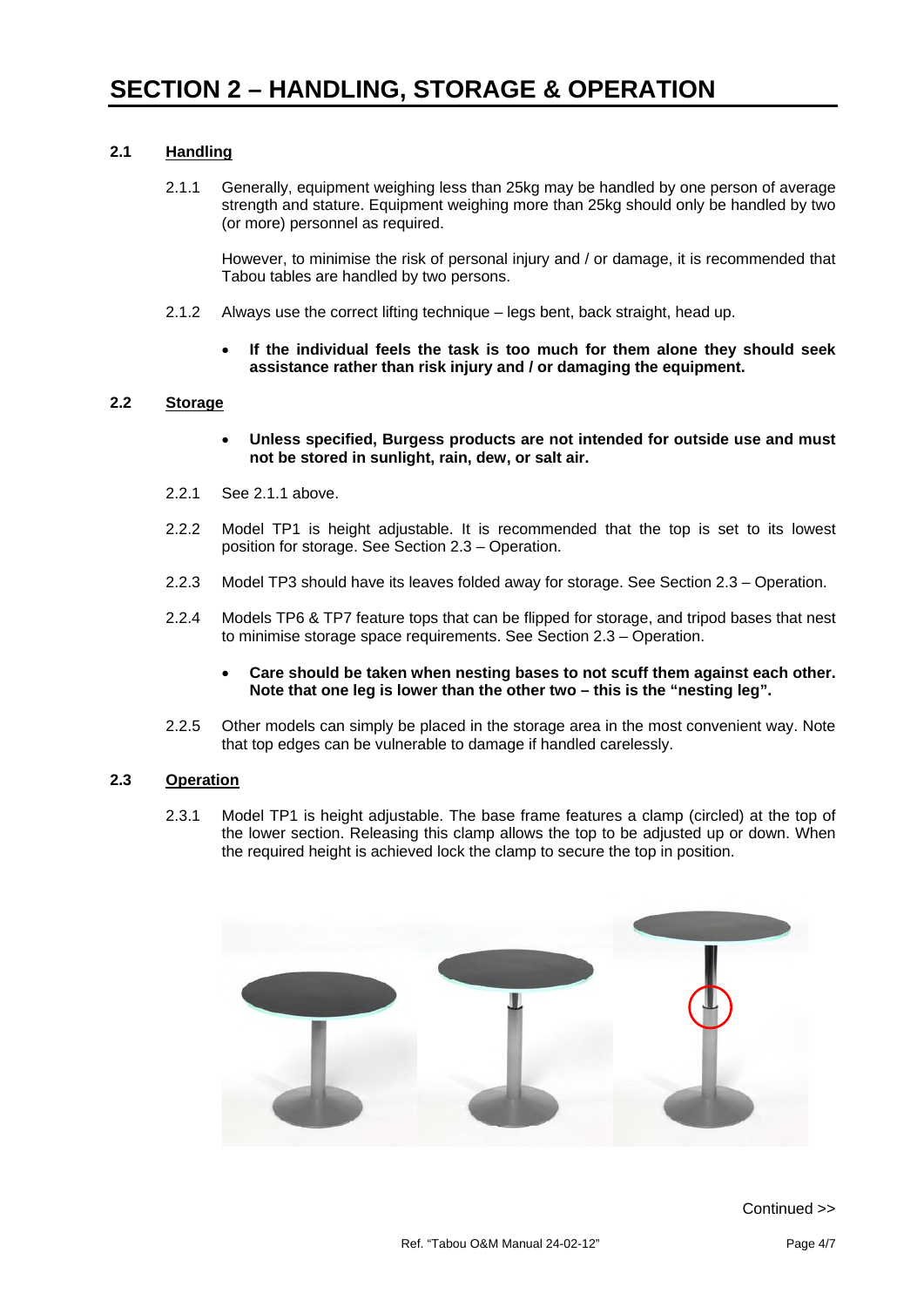

2.3.2 Model TP3 can be used as a round or a square by unfolding or folding away the four hinged leaves.

2.3.3 Models TP6 & TP7 feature tops that can be flipped for storage. To use, lower the top and press down until a "click" is heard indicating that the top is locked and ready for use.

To flip the top for storage, operate the release handle (circled) as shown below. (Note that two types of mechanism have been used during the history of this table.)



2.3.4 Other models can simply be placed where required and used.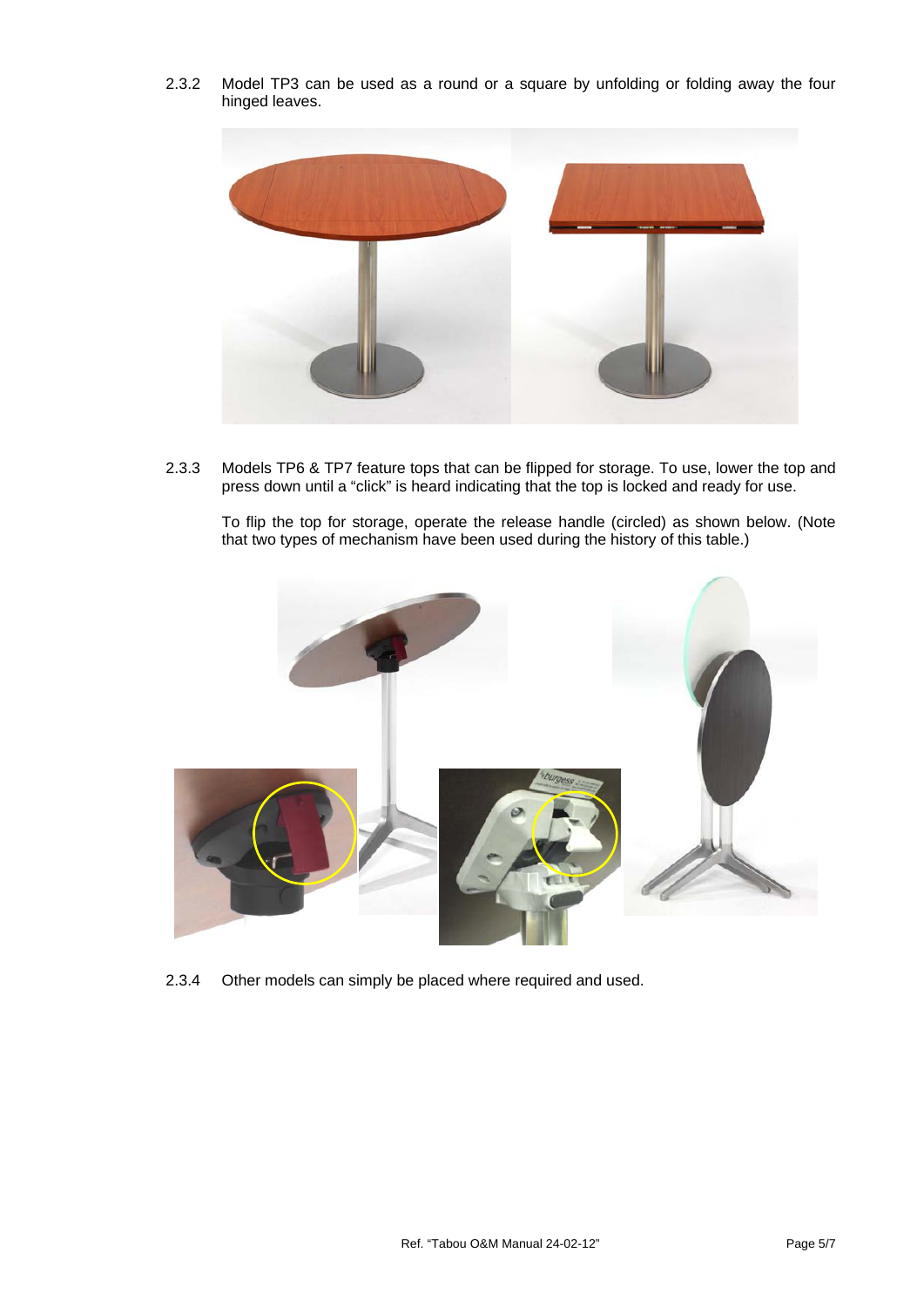#### **3.1 General**

- 3.1.1 All Burgess products are designed to give a long, trouble free working life with the minimum of maintenance and as such there are no user- serviceable parts. However, there is still a requirement for the operator to carrying out simple periodic inspection and maintenance as detailed below.
- 3.1.2 Light damage as outlined below may be repaired by (or by agents of) the operator. More severe damage should be referred to Burgess Furniture Ltd.

#### **3.2 Maintenance Schedule**

3.2.1 The following maintenance procedures should be carried out at least every 3 months under normal operating conditions, or every 1 month under severe contract conditions.

#### **3.3 Cleaning**

3.3.1 Table bases should be cleaned using a damp cloth and, where necessary, a mild soap cleaning agent.

Chips or scratches on painted surfaces may be repaired, or at least improved, using touch-up pots of the required paint finish, available from Burgess Furniture Ltd.

- **Abrasive cleaners or scourers should not be used.**
- 3.3.2 Flock coated tops should be cleaned using a damp cloth and a mild detergent. Heavy staining may be difficult to remove.
	- **DO NOT use bleach or any other caustic / solvent based cleaner as permanent damage to the top will result.**
- 3.3.3 HPL (High Pressure Laminate) tops should be cleaned using a damp cloth and a mild detergent, then dried with a soft lint-free cloth. Do not use any form of furniture polish on laminate table tops as this will result in smearing.
	- **DO NOT use bleach or any other caustic / solvent based cleaner as permanent damage to the top will result.**

#### **3.4 Inspection & Repair**

- **Inspections must be carried out by a competent person. All defective tables must be immediately removed from service. Repairs must only be carried out by competent personnel.**
- **Referring to Section 2 Handling, Storage & Operation:**

#### **General:**

3.4.1 Check that all visible screws and other fasteners are present and secure. Replace any missing items.

#### **Base Frames:**

- 3.4.2 Operate any folding mechanisms to ensure that the operation is smooth and positive.
- 3.4.3 Excluding TP1, set up the table for use and check for stability. If the base is found to wobble, check that the centre nut in underside of the base is secure. If not, this should be tightened sufficiently to stabilise the table.